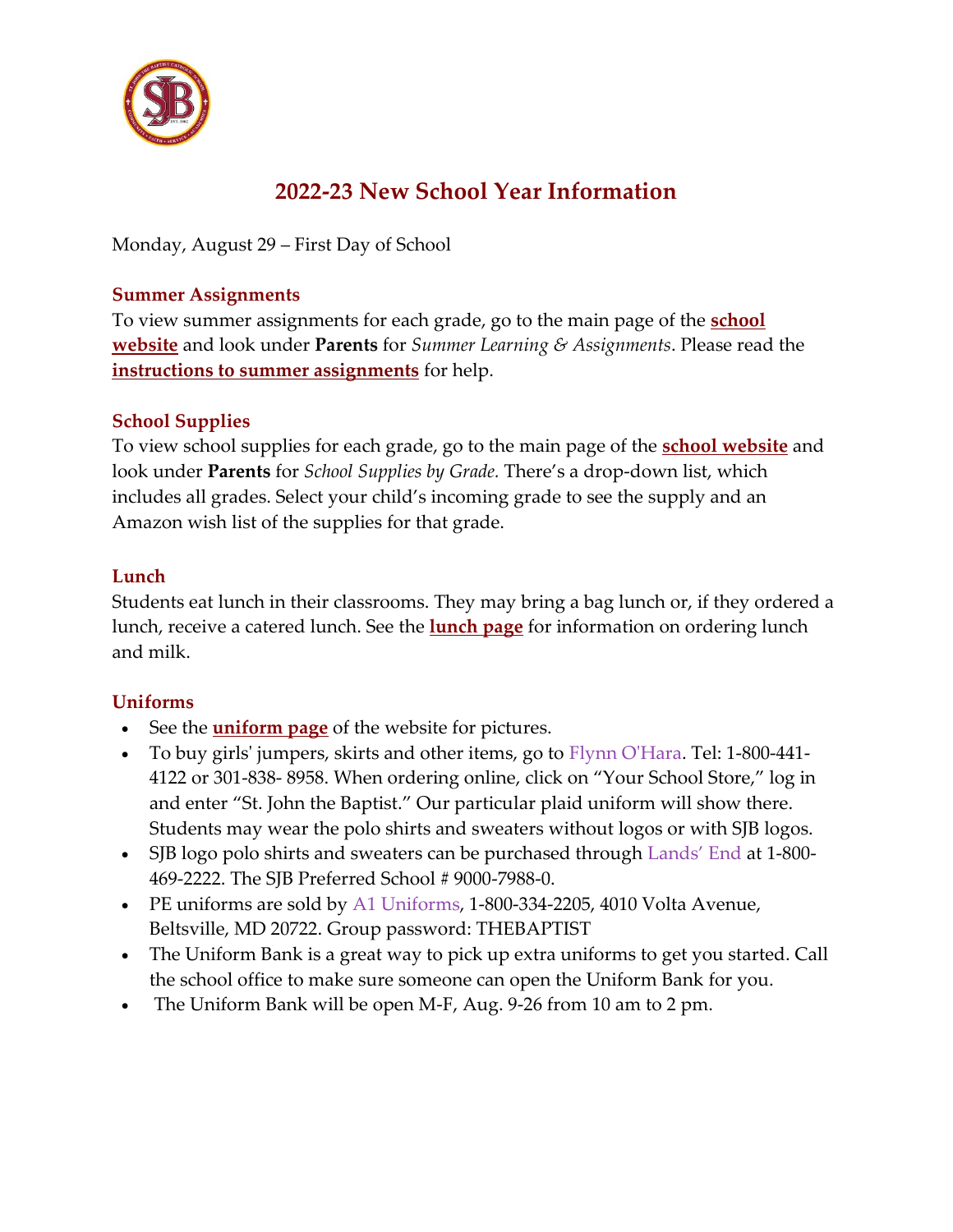

### **Volunteering at SJB**

Parents are encouraged to volunteer at SIB, and the Home School Association provides opportunities. To volunteer in 2022-23, complete the online **[volunteer interest form](https://forms.gle/iQW6cN3AK9vwhAhY7)**. For more information, including requirements for child-protection certification, see the **[HSA volunteer flyer](https://www.sjbsilverspring.org/files/7416/5469/1138/HSA_Vacancies_Flyer_2022.pdf)** and SJB **[Volunteer](https://www.sjbsilverspring.org/%7BCCM:BASE_URL%7D/parents/volunteers/)** page.

#### **Health and Immunization Forms**

Forms are required for all new students. Updates are required for Kindergarten and  $7<sup>th</sup>$  grade students. Please upload the **[immunization form](https://drive.google.com/drive/u/0/folders/0B3PQ5-lUSgKNYzE2YTM2OGEtYWI2Mi00YWQyLWEyOTctN2VmMWI2OTc3OGMz?ddrp=1&hl=en_US)** on TADS or send it to the school office before the first day of school.

#### **Communication**

The Parent-Student Handbook contains information about the SJB mission, policies, uniform and behavior codes. The school asks that parents review **[the handbook](https://www.sjbsilverspring.org/%7BCCM:BASE_URL%7D/files/4116/4865/1986/SJB_Parent_Student_Handbook_2022-23.pdf)** with their children.

The **[Gold Folder](https://www.sjbsilverspring.org/parents/gold-folder/)** on the website has information about SJB events and activities. The **[Principal's Note](https://www.sjbsilverspring.org/parents/notes/)** includes school news from the principal.

## **Back to School Dates**

**Wednesday, August 24**

5 pm - Preschool Open House 6 pm - Middle School Orientation, Room 5, for Parents of 5th & New 6th, 7th, and 8th Graders 7 pm -- New Parent Orientation in Library 10 to 3 - School Store Open

**Thursday, August 25** 11 am - Kindergarten Open House 10 to 3 - School Store Open

**Friday, August 26** 10 to 3 - School Store Open

#### **Monday, August 29** First Day of School K-8 - 8 am to 3 pm Preschool - 8 am to Noon After Care - 3 to 6 pm **Tuesday, August 30** K-8 -- 8 am to 3 pm Preschool -- 8 am to noon After Care -- 3 to 6 pm Wednesday, August 31 K-8 - 8 am to 3 pm Preschool - 8 am to noon After Care - 3 to 6 pm **Thursday, September 1** K-8 - 8 am to 3 pm Preschool - 8 am to noon After Care - 3 to 6 pm Back to School Reception - 6:30 to 7:00 pm in Church Courtyard Back to School Prayer Service - 7:00 to 7:30 pm in Church Back to School Classroom Presentations - 7:30 to 9 pm in school

**Friday, September 2** All Grades -- Noon Dismissal After Care – 12 noon to 4 pm

*For latest info, see the [SJB online calendar](https://calendar.google.com/calendar/embed?src=sjbsilverspring%40gmail.com&ctz=America%2FNew_York).*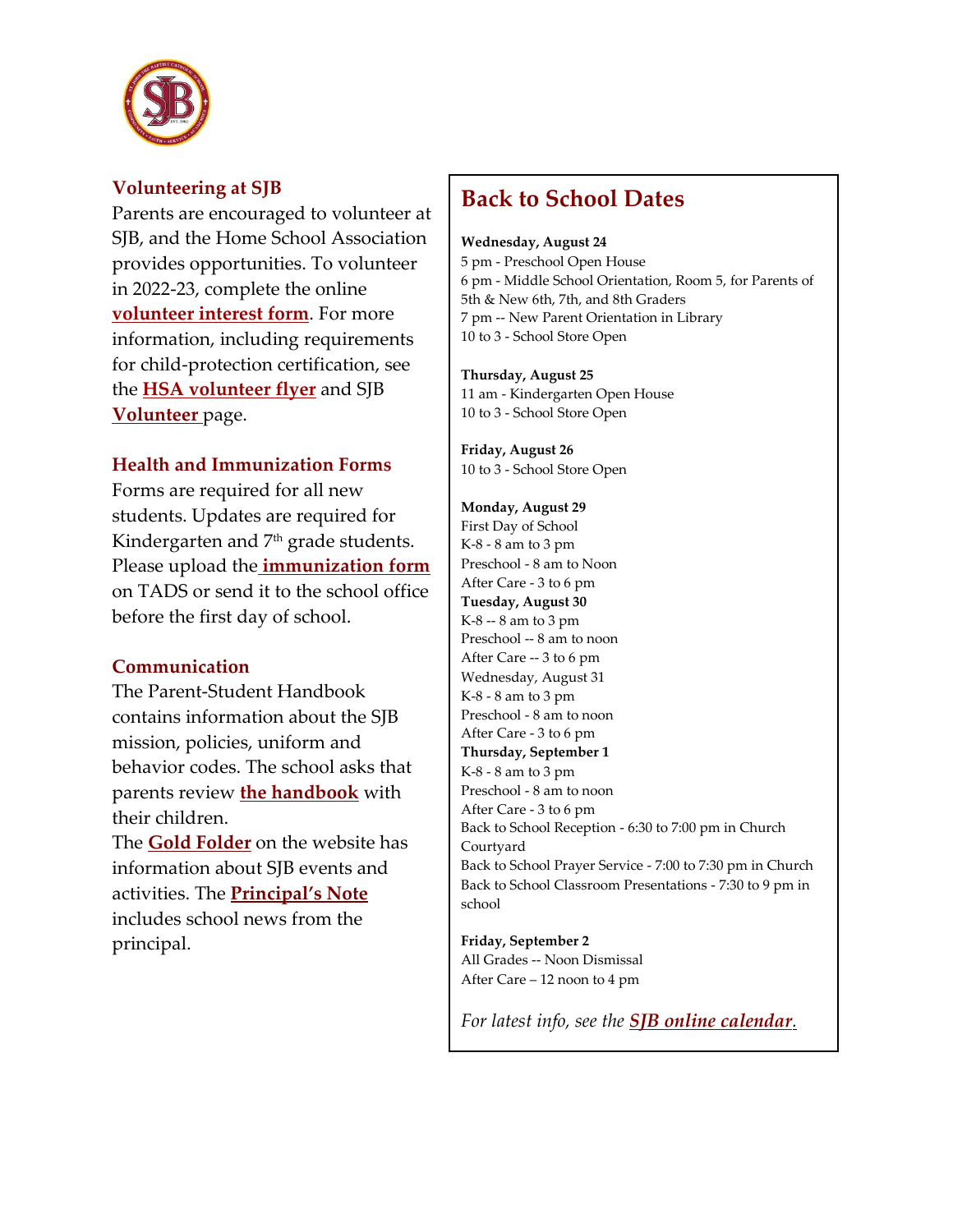

## **Morning Drop-Off Routine**



- Until 7:45 am, cars must wait along the drop-off line.
- At 7:45 am, on staff signal, students come to classroom doors.  $\bullet$
- From 7:45 to 7:55 am, students line up outside their classes.  $\bullet$
- At 7:55 am, teachers let in students.
- At 8:00 am Start of School Bell